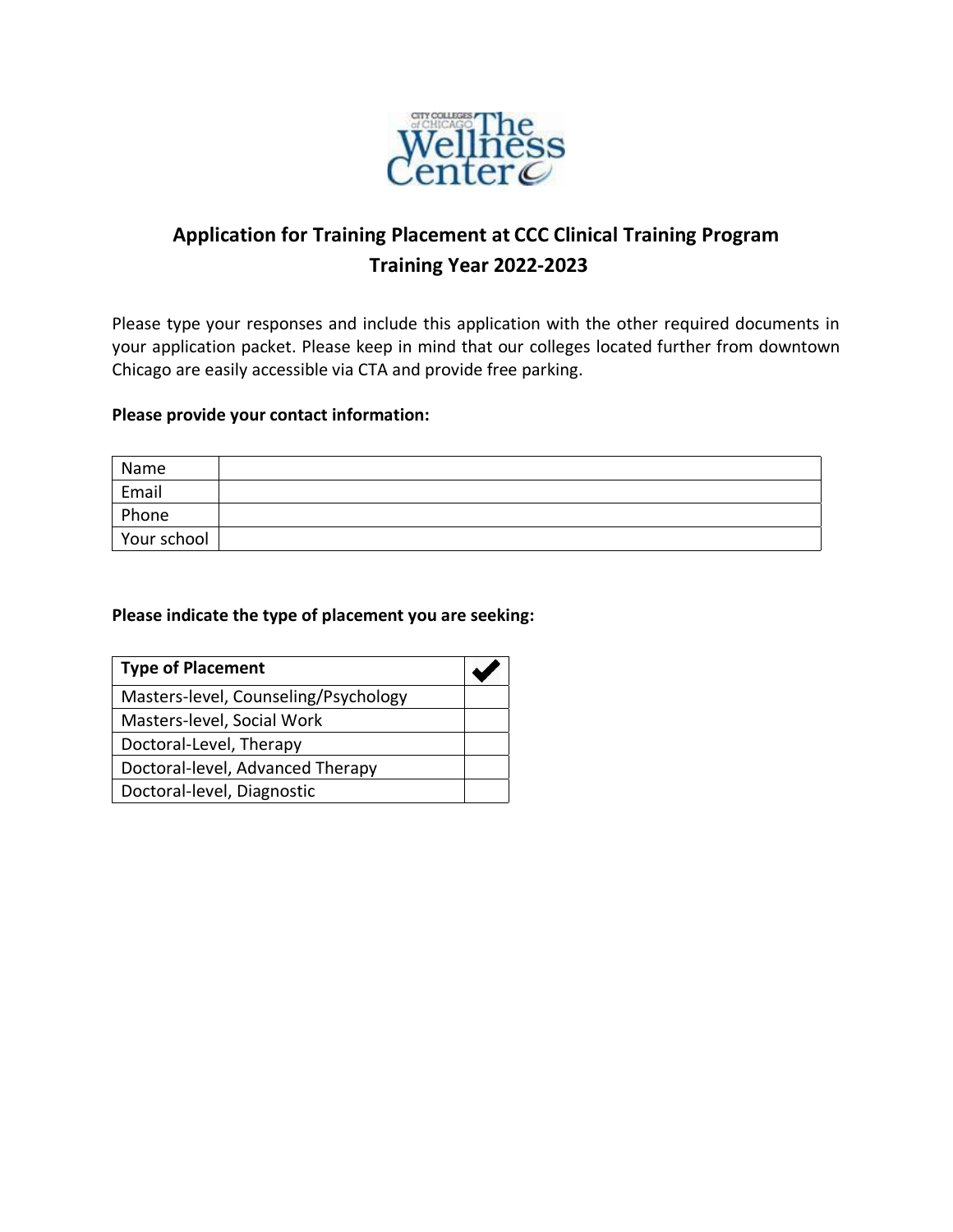| Please rank (1-7) each site you<br>would be interested in<br>interviewing with. | MA/MSW<br><b>All locations</b> | <b>Doctoral</b><br>placements<br>(Diagnostic)<br><b>All locations</b> | <b>Doctoral Placement</b><br>(Therapy, Advanced)<br><b>Malcolm X College</b><br><b>ONLY</b> |
|---------------------------------------------------------------------------------|--------------------------------|-----------------------------------------------------------------------|---------------------------------------------------------------------------------------------|
| Daley College                                                                   |                                |                                                                       |                                                                                             |
| Dawn Napiorkowski, LCSW                                                         |                                |                                                                       |                                                                                             |
| Harold Washington College                                                       |                                |                                                                       |                                                                                             |
| Sushma S. Kher, LCSW                                                            |                                |                                                                       |                                                                                             |
| Kennedy King College                                                            |                                |                                                                       |                                                                                             |
| Dionne R. Gavin, EdD, LCPC                                                      |                                |                                                                       |                                                                                             |
| Malcolm X College                                                               |                                |                                                                       |                                                                                             |
| Jenniffel Ramirez, LCPC                                                         |                                |                                                                       |                                                                                             |
| Olive Harvey College                                                            |                                |                                                                       |                                                                                             |
| <b>Tyler Wurst, LCPC</b>                                                        |                                |                                                                       |                                                                                             |
| Truman College                                                                  |                                |                                                                       |                                                                                             |
| Karen Caldwell-Littleton, LCPC                                                  |                                |                                                                       |                                                                                             |
| Wright College                                                                  |                                |                                                                       |                                                                                             |
| Hoyam Tanon, LCPC                                                               |                                |                                                                       |                                                                                             |

#### **Have you applied to or interviewed with CCC Wellness Centers before?**

| <b>Yes</b> |  |
|------------|--|
| No         |  |

*Please provide a brief summary of your prior CCC application/interview process including final outcome.* 

#### **Statement of Preparation**

Your program has provided you quality instruction to prepare you for a training experience with us. However, other than your classroom experiences, please provide a short statement (**150 words or less**) telling us about experiences that you believe have helped prepare you for a training placement in a diverse college counseling center.